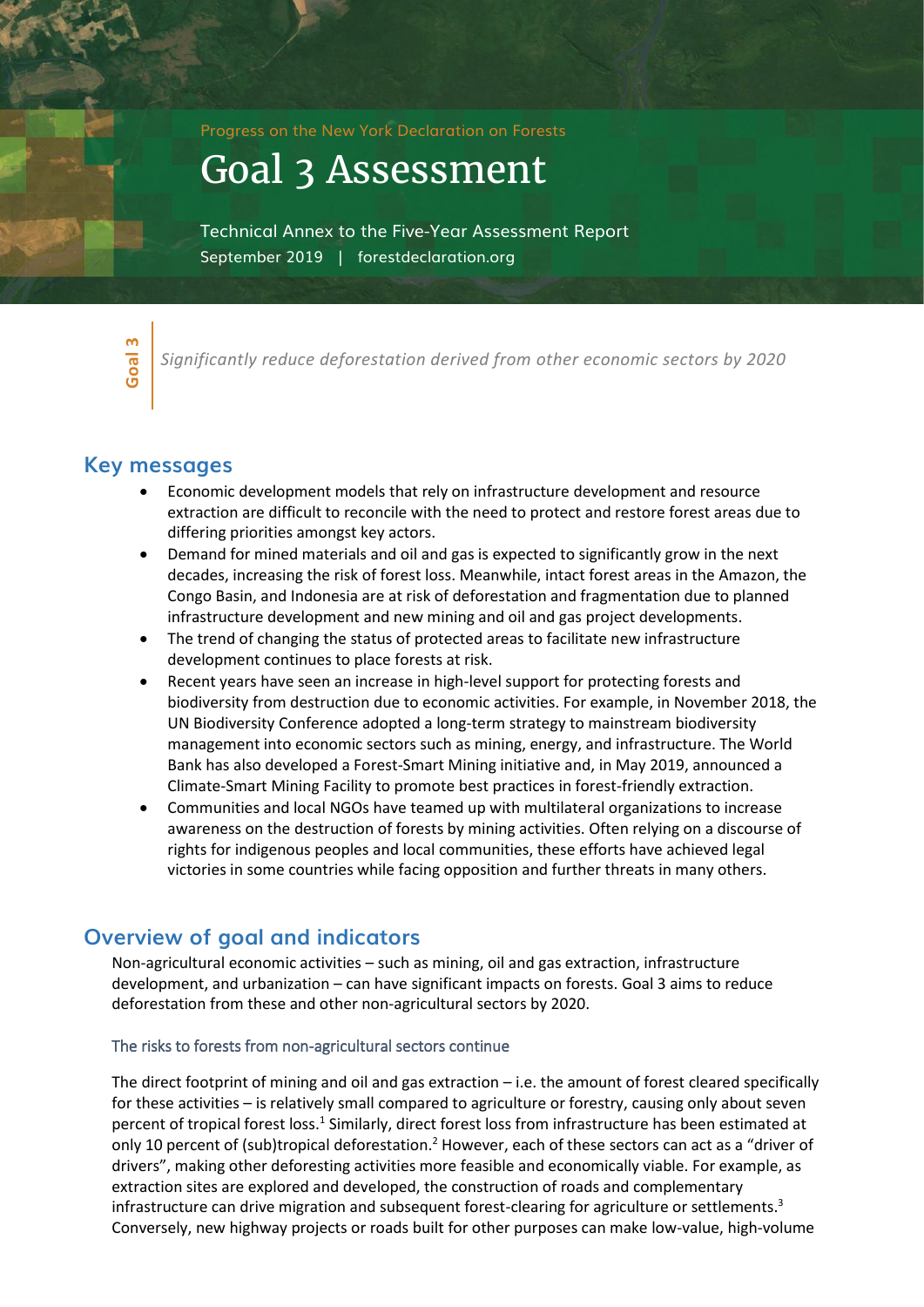mining economically viable.<sup>4</sup> Due to these synergies between extraction and infrastructure, the risk of deforestation and degradation greatly increases where concessions for mining, oil and gas, and other non-agricultural commodity extraction are allocated. 5

## Overlaps of extractive concessions and intact and/or protected forest landscapes

A significant portion of the world's forests, including its remaining intact and protected forests, are at risk of loss and degradation from extractive concessions and infrastructure development. Approximately 44 percent of large-scale mines – totaling over 1,500 sites – are located within forests, potentially affecting over a quarter (27 percent) of global forest cover.<sup>a; 6</sup> Over three fourths (77 percent) of forest mines are located in or within 50 kilometers of a protected area.<sup>7</sup> At least 31 percent of Natural World Heritage sites<sup>b</sup> and 19 percent of remaining intact forest landscapes overlap with mining, oil, and gas concessions.<sup>8</sup> In the tropical Andes of Peru concessions for mineral mining, oil and gas, and logging overlap extensively with regional protected areas with high biodiversity value.<sup>9</sup> Mining concessions cover roughly 21 percent of the Amazon Basin (160 million hectares), with a further 14 percent (108 million hectares) under exploration or open for bidding for oil and gas extraction.<sup>10</sup>

Most forest mines are located in northern latitudes and evergreen forests; however, much of the recent increases in forest mining is taking place in tropical forests.<sup>11</sup> Tropical countries with high rates of deforestation like Brazil, the Democratic Republic of the Congo, Zambia, Ghana, and Zimbabwe all rely on mining for a significant share of their GDP,<sup>12</sup> though often few economic benefits return to local populations.<sup>13,14</sup> Meanwhile, forest impacts from mining in these countries can be significant. For example, from 2005 to 2015, almost 1.2 million hectares were lost in the Brazilian Amazon due to mining, accounting for 9 percent of its forest loss.<sup>15</sup> In Ghana, a study of 20 years of land-use change along the Pra River Basin demonstrated a 300 percent increase in gold mining over a 12-year period from 2004-16, contributing directly and indirectly (though displacing cropland) to 20-40 percent loss of forests in the area.<sup>16</sup> The forest impacts of such activities are particularly alarming in countries with high biodiversity and carbon storage in tropical forests.<sup>17</sup>

## Extractive development models thrive under political inertia

Despite risks to forests and other natural ecosystems, governments regularly transfer rights to utilize and extract natural resources to private companies, through concessions, to encourage further economic growth.<sup>18</sup> Mining and other extractive industries (e.g. oil and gas) contribute significantly to national economies in many forest countries. In Peru, for example, the extractives sector accounted for over 13 percent of GDP in 2017,<sup>19</sup> while nearly all of the Democratic Republic of the Congo's exports are mined materials.<sup>20</sup> Because of the economic relevance of these sectors, many governments in high forest-cover countries struggle to implement and maintain conservation initiatives and regulations in the face of high opportunity costs.

This continued investment in forest-risk activities can be explained in part by a political and economic inertia that propels governments along pre-determined pathways. These pathways may come in the form of regional energy and infrastructure integration commitments; economic growth policies built around natural resource use and export; and reforms to policy, laws, and regulations to spur investment in previously protected areas. <sup>21</sup> In addition, corruption can be a major driver of political resistance to change.<sup>22</sup>

<sup>&</sup>lt;sup>a</sup> Mine sites include both operational and non-operational sites, as well as those under development at the time of analysis. The area of forest "potentially affected" by these mine sites is based on a 50-kilometer buffer zone around each site, the area in which related forest loss is most likely to occur. Analysis based on World Bank. (2019). *Forest-Smart Mining: Identifying Factors Associated with the Impacts of Large-Scale Mining on Forests*. b Natural World Heritage sites are designated "based on criteria that include the scale of natural habitats, intactness of ecological processes, viability of populations of rare species, and rarity, not to mention aesthetic appeal" (via IUCN website, [https://www.iucn.org/theme/world-heritage/about\)](https://www.iucn.org/theme/world-heritage/about).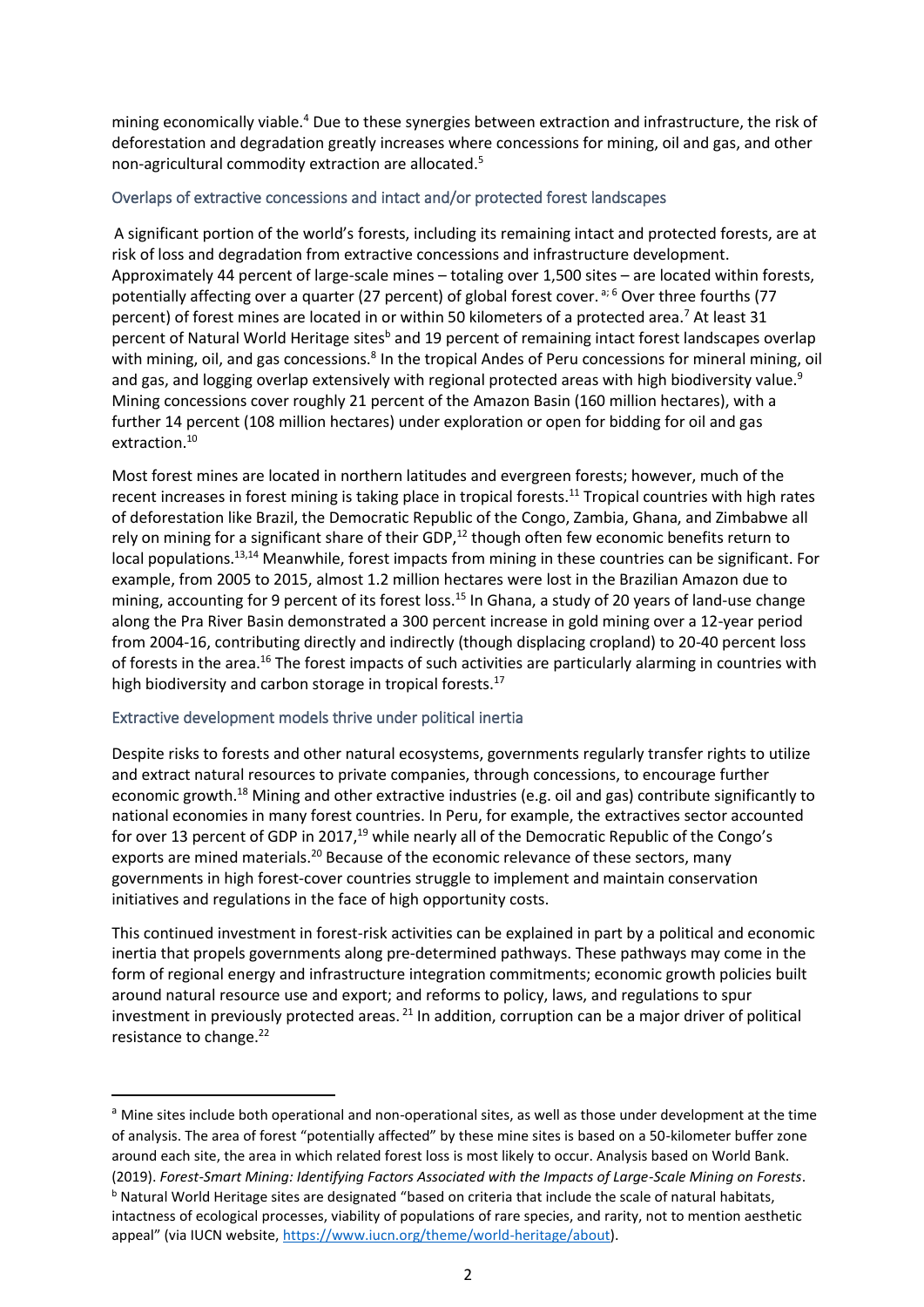## Efforts to address deforestation are framed around a "mitigation hierarchy"

Action to address the environmental impacts from extractive industries, infrastructure, and other development has increasingly been structured under an approach called the mitigation hierarchy.<sup>23</sup> The mitigation hierarchy follows four steps (**Figure 1**):

- (1) Avoid unnecessary impacts
- (2) Minimize impacts that cannot be avoided
- (3) Restore or rehabilitate impacted areas
- (4) Offset any remaining negative impacts through actions in other areas<sup>24,25</sup>

#### **Figure 1.**

### Illustration of the mitigation hierarchy



Source: Adapted from Forest Trends. (2017). BBOP: The Mitigation Hierarchy. https://www.forest-trends.org/bbop/bbop-key-concepts/mitigation-hierarchy/; and from Ekstrom, J., L. Bennun, and R. Mitchell. (2015). A cross-sector guide for implementing the Mitigation Hierarchy. Cambridge, UK: Cross-Sector Biodiversity Initiative (CSBI).

As the most common and widely accepted decision-making framework for reducing ecosystem impacts from extractive and infrastructure projects, the mitigation hierarchy is commonly applied in Environmental Impact Assessments for project licensing and loan applications. The mitigation hierarchy is often employed with the aim of achieving "no net loss" or "net gain" of biodiversity within project impact areas (**Box 1**).<sup>26</sup> The mitigation hierarchy may also be applied at broader scales, beyond individual project assessments, and may be most effective when applied at regional scales. $^{27}$ 

## **Assessing progress**

As aggregate data on progress towards Goal 3 continues to be limited, this assessment covers recent developments in national policies and public and private initiatives that aim to reduce the forest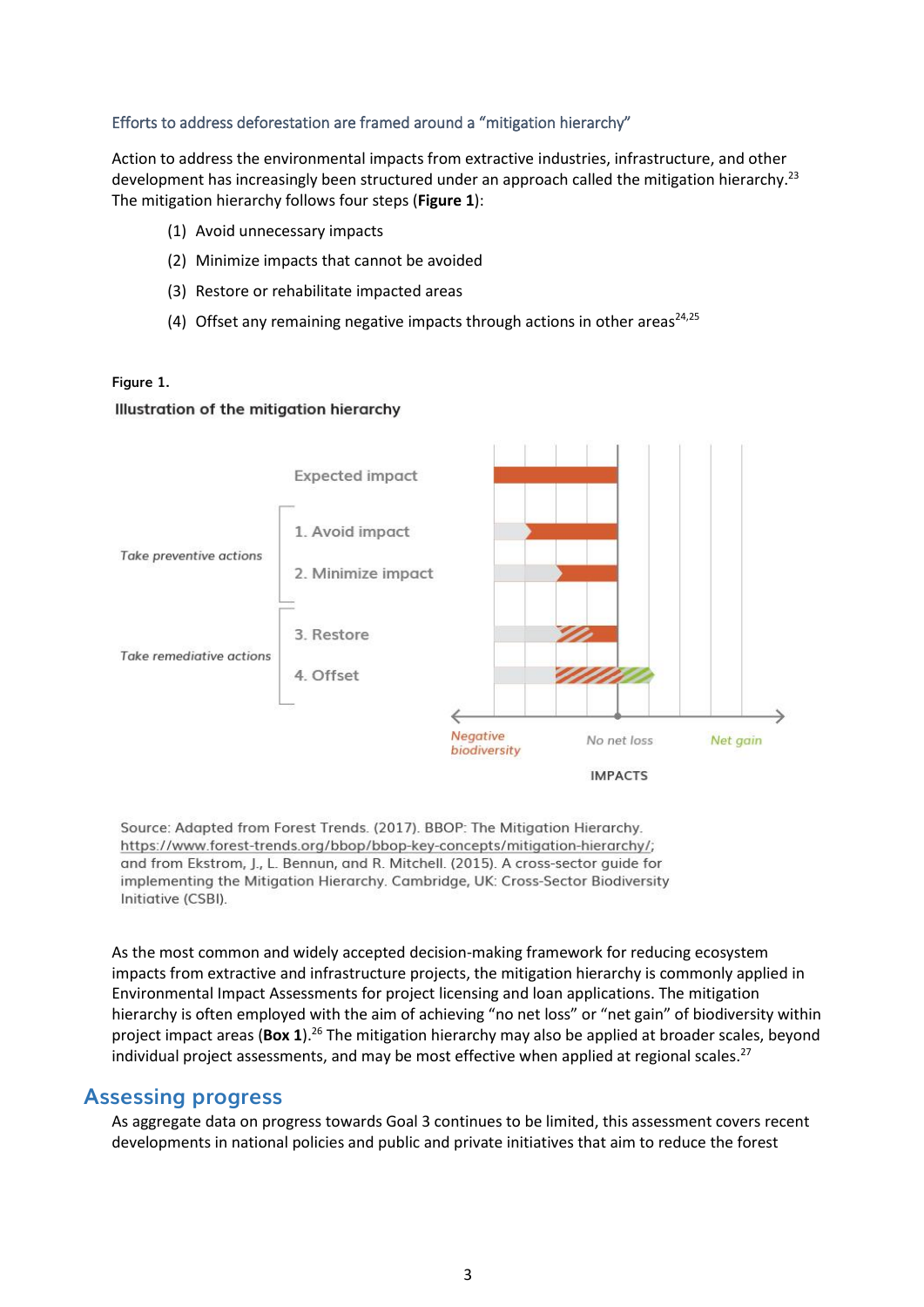impacts of non-agricultural economic sectors. We will develop an assessment framework for Goal 3 in the context of our 2020 Goal 3 and 4 focus report. $c$ 

For the purposes of this assessment, we consider large-scale mining and extractive activities under Goal 3, while artisanal and small-scale mining is covered under Goal 4 as a basic-needs activity. However, in practice, it is challenging to disaggregate these forest losses across these scales of activity due to the often overlapping activity areas, and the relationship of small-scale miners to larger mining "syndicates".<sup>28</sup> In general, we address large-scale activities undertaken by companies and governments under this Goal 3 assessment, while smallholder commercial activities are considered under Goal 4.

#### **Box 1. Biodiversity management**

Since the adoption of the Convention on Biological Diversity in 1992, biodiversity management has been essential for ensuring the sustainability of development projects. One important measure to monitor a project's impact on biodiversity is habitat loss and degradation, which in forest areas corresponds closely to forest loss and degradation. In this framing, forest protection falls under the umbrella of biodiversity management (i.e. zero-deforestation commitments are considered a subset of "no net loss" (see definitions below)<sup>29</sup>). In addition, biodiversity management includes consideration of protected areas, habitat fragmentation, and impacts on endangered species. Early application of the mitigation hierarchy is considered essential for achieving "no net loss" or "net gain" in the biodiversity of affected areas. At the conference of the parties of Convention on Biological Diversity in November 2018, parties adopted a longterm strategy to mainstream biodiversity into economic sectors such as mining, energy, and infrastructure.<sup>30</sup>

**Key definitions in biodiversity management** (adapted from the Cross-Sector Biodiversity Initiative):<sup>31</sup>

- **No net loss** No net loss refers to a performance target for development projects, wherein projectrelated impacts on biodiversity are balanced by preventative and remediative measures taken through application of the mitigation hierarchy, so that measures of biodiversity like species population and habitat extent are the same at the end of the project as at the beginning.
- **Net gain** Net gain refers to a performance target wherein project-related biodiversity impacts are more than compensated for by preventative and remediative measures, so that measures of biodiversity are greater at the end of the project than at the beginning.
- **Offsets** Offsets are actions applied to areas outside the project's area of influence that result in measurable conservation outcomes. Offsets are intended to compensate for significant, adverse project impacts that cannot otherwise be avoided or restored. In general, biodiversity offsets work by either restoring degraded land (see **[Goal 5](http://www.forestdeclaration.org/goals/goal-5)**) or conserving areas under threat of loss (see **[Goal 1](http://www.forestdeclaration.org/goals/goal-1)**)

# **Findings**

#### Mining and extraction activities projected to increase with demand

As the world becomes more urbanized and industrialized, the demand for products from mining and extraction activities continues to increase. Consumption of goods that rely on mineral- and metalsintensive technology shows no signs of slowing.<sup>32</sup> The extraction of raw materials, including fossil fuels, mined minerals, and metals, is expected to almost double in the next forty years – despite an expected gradual decoupling of materials use from economic growth.<sup>33</sup>

A global shift to low-carbon technologies is estimated to require exponential amounts of key minerals such as lithium, graphite, and nickel. This is because renewable energy creation and storage technologies – solar panels, wind turbines, and high-capacity batteries – all require mined minerals, and in fact may require more of these materials than fossil fuel-based systems.<sup>34</sup> Therefore, global

<sup>&</sup>lt;sup>c</sup> In 2020, the NYDF Assessment Partners will focus on Goal 3 as part of our annual in-depth assessment. Together with an expert working group, we will revise the assessment framework to allow for a deeper tracking of progress in line with previous in-depth assessments. In this 2019 update, we present provisional criteria and indicators, which will be considered and revised with the working group on Goals 3 and 4 over the next year. If you are a researcher or member of an organization working on the forest impacts of mining, oil and gas, infrastructure, and/or other extractive industries, and are interested in contributing to the 2020 in-depth assessment of Goal 3, please write to us through our Contact Page.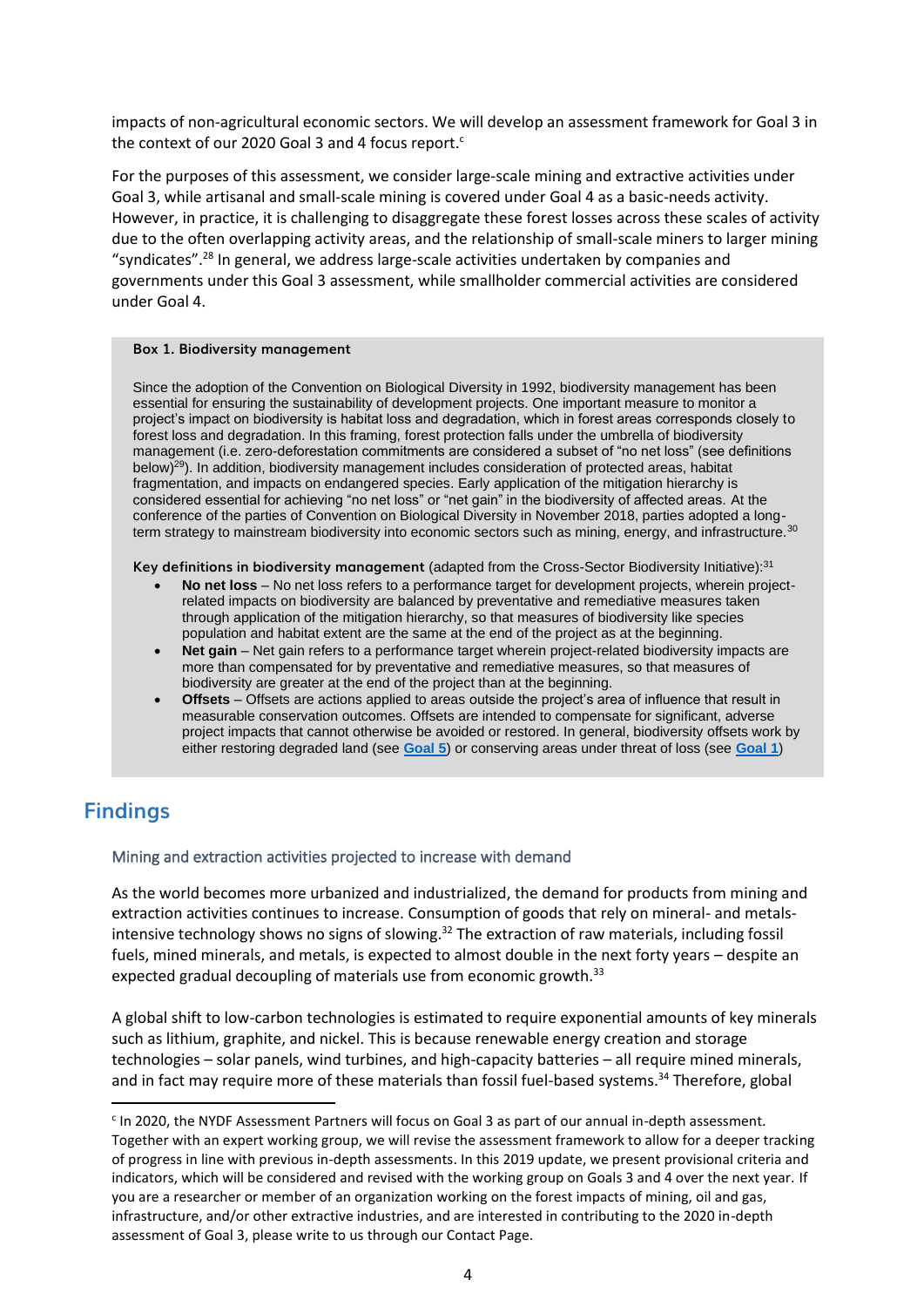demand for mined minerals is expected to grow even more as economies transition to renewable energy to meet their targets under the Paris Agreement.<sup>35</sup> The geography of deposits of these highvalue metals combined with policies favorable to mining expansion may drive exploration into remote forest areas, bringing roads and workers that subject the forest to further risk of loss.<sup>36</sup>

Even with the expected global transition to renewable energy, the demand for fossil fuels continues to grow and place forests at risk through new site and transport development. Since a near plateau in 2015, the growth in worldwide energy demand has increased sharply to a 2.3 percent growth in 2018, with 70 percent of new energy demand met by fossil fuels.<sup>37</sup> Coal mining concessions, specifically, overlap with almost 12 million hectares of forest – an area the size of Portugal.<sup>38</sup> In 2014, over 43 million hectares of the western Amazon were covered by oil and natural gas concessions, with a further 30 million hectares designated for future leasing and extraction, totaling an area larger than the state of Texas.<sup>39</sup>

## Infrastructure booms lead to degradation and forest fragmentation

Many forest-country governments continue to rely on major regional development projects, which link energy and transportation infrastructure with the development of extractive industries to spur economic growth. These large-scale economic development projects can have a significant negative impact on forests. <sup>40</sup> For example, almost 120,000 hectares of protected area and over 240,000 hectares of intact forest in the Amazon have been directly impacted by transmission lines alone.<sup>41</sup> Similarly, a recent assessment of planned road and railway development in the Kalimantan region of Indonesia found that 237,000 hectares of intact forest will be fragmented because of the transport lines. A further 400,000 hectares will be subjected to increased threat of degradation from migration and smaller-scale forest clearance leading to an overall decline in forest connectivity.<sup>42</sup> New and planned road construction will also cut through large swaths of primary forest in the Amazon, the Congo Basin, and Indonesia's New Guinea forest.<sup>43</sup> Furthermore, project planners often fail to adequately acknowledge [the rights of local communities](https://forestdeclaration.org/goals/goal-10) and accurately assess the expected ecological and social impacts of the project (**Box 2)**. 44

China's Belt and Road Initiative (BRI) stands as an effort of unprecedented scale to develop new transportation, energy, communications, and economic infrastructure worldwide. The full scale of the BRI's current and future environmental impacts are unknown due to limitations in assessing such large-scale projects, as well as limited information on which Chinese-backed projects actually qualify under the BRI.<sup>45</sup> Assessing, and thereafter mitigating, expected impacts will require systematic assessments far beyond the project-level. While China has policies in place to reduce the environmental, impacts of new construction, specifically impacts on forest and biodiversity, their effectiveness often depends on the capacity and enforcement of host country governments, which may be limited.<sup>46</sup> To reduce forest impacts from the totality of BRI projects the Chinese government will need to strengthen its mandates that require Chinese companies operating internationally to comply with China's own sustainable development guidelines.<sup>47</sup>

## Trend of backtracking on environmental advances

One of the key strategies to reduce the environmental impacts of large-scale extractive, energy, and infrastructure projects is to avoid "the first cut", i.e. to plan construction to avoid penetrating intact forest areas.<sup>48</sup> However, rather than respecting protected area status to avoid "first cuts", there has been a recent uptick in changing the status of protected areas to facilitate new construction.<sup>49</sup> Such actions – known as protected area downgrading, downsizing, and degazettement (PADDD) – can sometimes be implemented in an effort to improve the effectiveness of the protected areas that remain.<sup>50</sup> However, in other cases, the reclassifications fail to incorporate local opinion and lead directly to increased forest loss.<sup>51</sup>

A significant proportion of PADDD in Brazil has been implemented to facilitate the construction of new energy infrastructure such as hydropower.<sup>52</sup> Meanwhile, changes to the mining code in Brazil could bring 9.8 million hectares of protected area under new mining project development by 2025.<sup>53</sup> More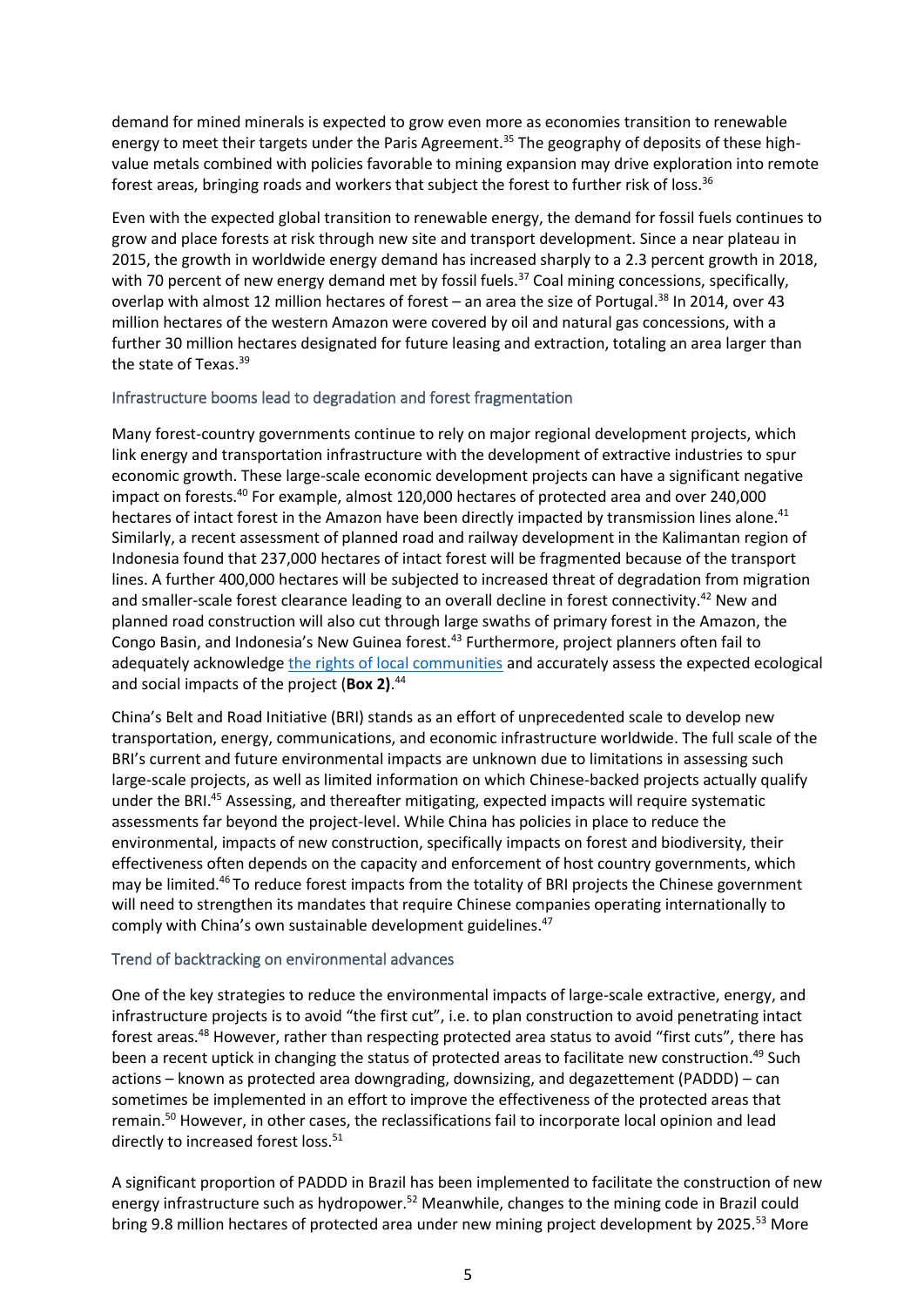#### **Box 2. Case Study: An Indonesian megaproject and the slow implementation of reforms**

The dynamic tension between conservation and economic development is playing out in one of the last expanses of primary natural forest in Indonesia. The Indonesian government continues to develop its plans for a 4,000 kilometer highway and economic development "corridor" that will pass through the intact primary forests of Papua, in line with its national development agenda.54 Over 200 kilometers of this highway will transect the Lorentz National Parkd and the Enarotali Nature Reserve, travelling through almost 50,000 hectares of mining concessions that also overlap Lorentz.

Though progress has been made in legally recognizing indigenous and local communities' rights to control forested land in this region, implementation of the processes to recognize these rights is slow. Efforts to implement centralized mapping – such as the One Map initiative described in the [2018 NYDF Progress](file:///C:/Users/erind/Documents/Erin)  [Assessment](file:///C:/Users/erind/Documents/Erin) – and improved indigenous land tenure recognition have been subject to delay and have often been left incomplete. Fewer than one third of Papua's maps had been synched with the One Maps as of mid-2018, compared to an average of over 80 percent for other regions; and the bulk of customary land claims in Papua have yet to be processed. Though these improvements have been passed on paper, the lack of sufficient and timely implementation means that local communities are unable to assert their rights over these natural forests (see Goal 10). In order to effectively safeguard forests, technical innovations such as OneMap need to be supported by sufficient political pressure to overcome the inertia and conflicting interests that continue to promote specific models of growth.

recently, new Brazilian administration has announced its intention to subject over 60 protected areas to PADDD expressly to facilitate further infrastructure construction.<sup>55</sup> Though tools such as environmental impact assessments (**Box 3**) are available to limit the environmental harm from the projects, their efficacy depends on strong governance that respects, rather than retracts, environmental regulations and protections.

#### **Box 3. Opposing priorities may limit the proper implementation of mitigation tools**

Environmental Impact Assessments (EIAs) are an imperfect but important tool for implementing the mitigation hierarchy. The EIA is the main regulatory tool to assess the merits of development projects. When rigorously designed, conducted, and enforced, with early use of the mitigation hierarchy, EIAs can be an effective measure for avoiding and reducing the forest impacts of infrastructure and extractive projects. Effective use of this tool requires firm governance and often increased capacity in regulating agencies<sup>56</sup> (see **[Goal 10](http://www.forestdeclaration.org/goals/goal-10)**). EIAs are generally most effective when the government agencies responsible for regulating and validating them are separate from those representing the interests of industry; i.e. when the environment agency or ministry is separate from that which governs natural resources and industry.<sup>57</sup>

However, recent research has shown that EIAs often fail to present the true anticipated impact of a project. Numerous examples in the Brazilian Amazon illustrate this point, including a highway that was estimated to lead to no net increase in forest loss,<sup>e</sup> a hydroelectric dam whose EIA contradicted a series of 28 scientific studies estimating additional negative impacts,<sup>58</sup> and a gold mine whose EIA had significant data omissions. <sup>59</sup> Often, EIAs in the mining sector only assess the impact of the mine's direct footprint without considering secondary impacts.<sup>60</sup> In order to be effective at reducing project impacts, EIAs must be complemented by landscape-scale strategic environmental assessments and cumulative impact assessments designed to include the knock-on effects of project-associated infrastructure and the interaction of different projects in the region.<sup>61</sup>

EIAs also inform the creation of environmental monitoring practices throughout the development and lifetime of infrastructure projects. A recent review of 236 flora and fauna monitoring practices in Minas Gerais, Brazil, found that these practices met only 32 percent of best-practice technical requirements, despite fulfilling all conditions for licensure.<sup>62</sup> Thus, the EIAs and subsequent environmental reporting generated little useful data on the actual impact of projects on biodiversity and other environmental indicators.

<sup>&</sup>lt;sup>d</sup> Lorentz National Park is a UNESCO World Heritage site and "the only protected area in the world to incorporate a continuous, intact transect from snowcap to tropical marine environment, including extensive lowland wetlands" ([https://whc.unesco.org/en/list/955\)](https://whc.unesco.org/en/list/955).

e "For example, the environmental-impact assessment for Brazil's 900-kilometer-long BR-319 highway, which is slicing into the heart of Amazonia, concluded that the project would cause no net increase in deforestation. Yet independent analyses suggest that it will provoke dramatic acceleration of forest loss — an extra 5 million to 39 million hectares by mid-century (C. D. Ritter et al. (2017). Biol. Conserv. 206, 161–168)."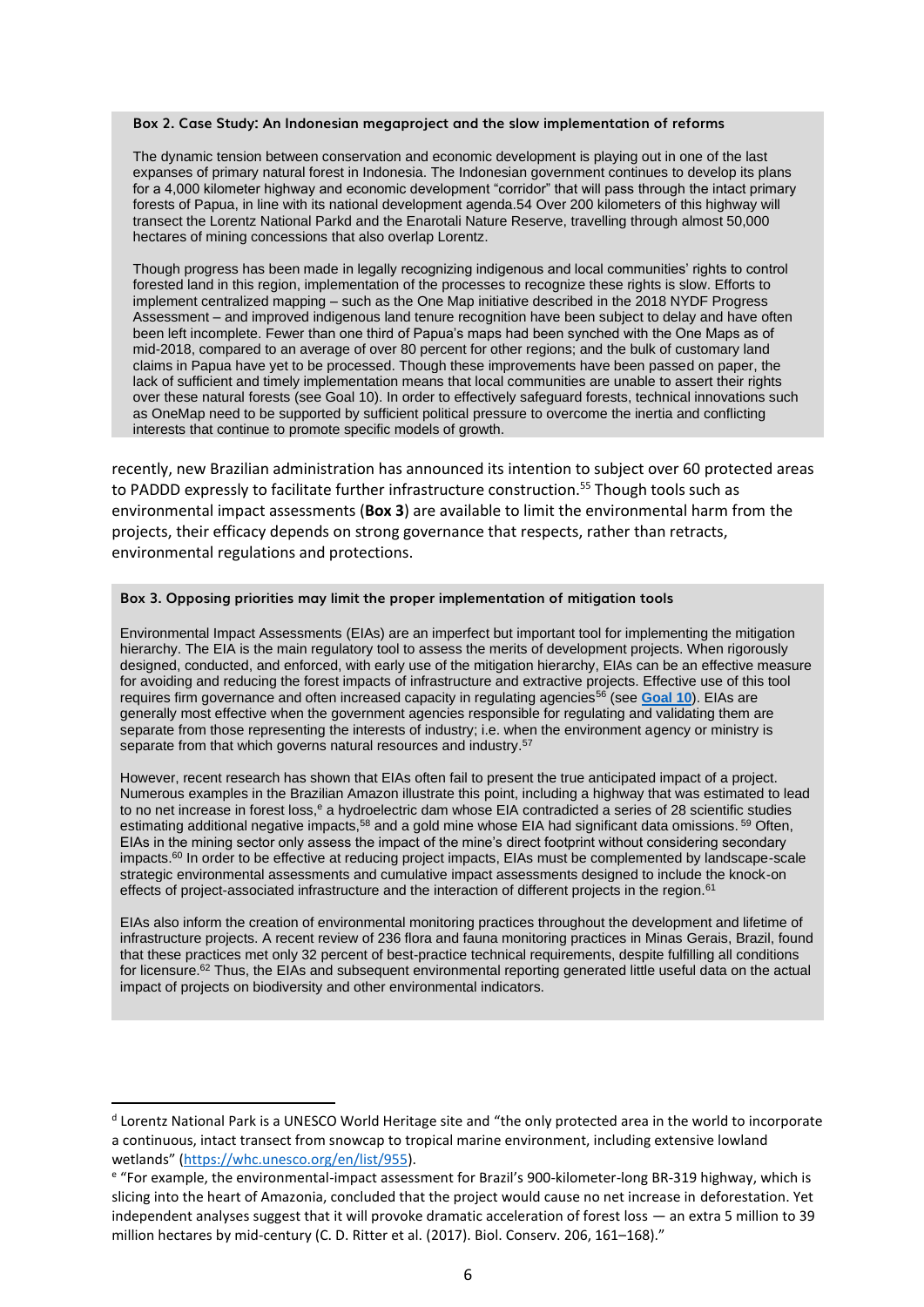### Limited progress in effectively implementing financial sector safeguards for forests

Coordinated efforts by financial institutions, the public sector, and civil society to reduce deforestation from mining, oil and gas, and other extractive sectors are not as advanced as those to reduce [agricultural forest loss.](http://www.forestdeclaration.org/goals/goal-2) A 2010 report found that banks had only a limited understanding of the mitigation hierarchy and therefore applied it ineffectively in assessing projects for investment.<sup>63</sup> Since then, leadership by the International Finance Corporation has led to increased application of lending standards, including verified implementation of the mitigation hierarchy, as best practice for financial institutions.<sup>64</sup> However, financial institutions still have a long way to go toward effectively incentivizing forest-smart mining (**Box 4**).<sup>65</sup>

### **Box 4. Forest-Smart Mining and the World Bank**

Since 2017, the World Bank-hosted Program on Forests (PROFOR) has spearheaded the Forest-Smart Mining Initiative – an effort to better identify, understand, and mitigate the associated risks and impacts of extractive industries on forests. According to PROFOR, forest-smart mining recognizes the relationship between forests and land use, integrates a landscape approach that minimizes adverse effects on forests, and targets interventions that integrate these relationships and approaches. Since its inception, the initiative has published three Forest-Smart Mining reports that constitute the most comprehensive research conducted into the forest impacts of the mining sectors and include a worldwide look at mining practices currently taking place in forested areas. These reports found no examples of mining operations that were fully "forest-smart". In May of 2019, the World Bank launched the Climate-Smart Mining Facility, a multi-donor trust fund, whose mandate, in part, includes reducing mining-related deforestation (see **[Goal 8](http://www.forestdeclaration.org/goals/goal-8)**).<sup>66</sup>

Though investors in extractive projects have largely declined to prioritize forest impacts in their investment decisions, recent investor actions regarding tailings dam<sup>f</sup> safety demonstrates the power of the financial sector to inform sector practices. The past five years have seen an increase in tailings dam collapses around the world.<sup>67</sup> A 2019 tailings dam rupture in the Minas Gerais region of Brazil, for example, resulted in over 200 deaths and the destruction of at least 269 hectares of native Atlantic Forest.<sup>68; 69</sup> After the dam collapse, the institutional investors demanded that hundreds of mining companies fully disclose safety details on their facilities. <sup>70</sup> The power to demand disclosure and transparency could be harnessed to increase the adoption and application of forest-specific safeguards to 'green' the currently 'grey' investments on mining and extraction (see **[Goal 8](http://www.forestdeclaration.org/goals/goal-8)**).

### Renewed efforts around transparency and sustainability in mining, but impact remains to be seen

Achieving a reduction in forest loss and degradation from extractive industries will require the coordinated efforts of governments and private-sector companies across borders. Private-sector industry-specific and multisector sustainability and transparency initiatives for mining and mineraldependent industries continue to develop since the publication of our 2018 assessment (**Table 1**). For example, the Global Reporting Initiative has adopted updated and streamlined reporting guidance for companies; this includes required reporting on operation in protected areas, biodiversity impacts, and mitigation measures.<sup>71</sup> In 2019, CDP added questionnaires on mining and forests to its disclosure surveys for companies and governments. While in the early stages, such opportunities for transparency and disclosure provide important levers to promote change in the mining sector.<sup>72</sup>

Five years ago, no sustainability certifications were available for the mining sector. Now, new industryled and cross-sectoral certification schemes have recently been and are about to be launched. The Initiative for Responsible Mining (IRMA) released its Standard for Responsible Mining in 2018, regulating the production of raw materials.<sup>73</sup> Complementing IRMA and covering downstream processors in the steel industry, the latest draft of the ResponsibleSteel Standard completed its last public review period in April 2019, with final approval expected in September 2019.<sup>74</sup> The resulting certifications from each standard will allow companies involved in mining and raw materials sourcing to demonstrate compliance with a series of environmental and social sustainability criteria, including

<sup>f</sup> Tailings dams are one of the most common structures for storing mining waste.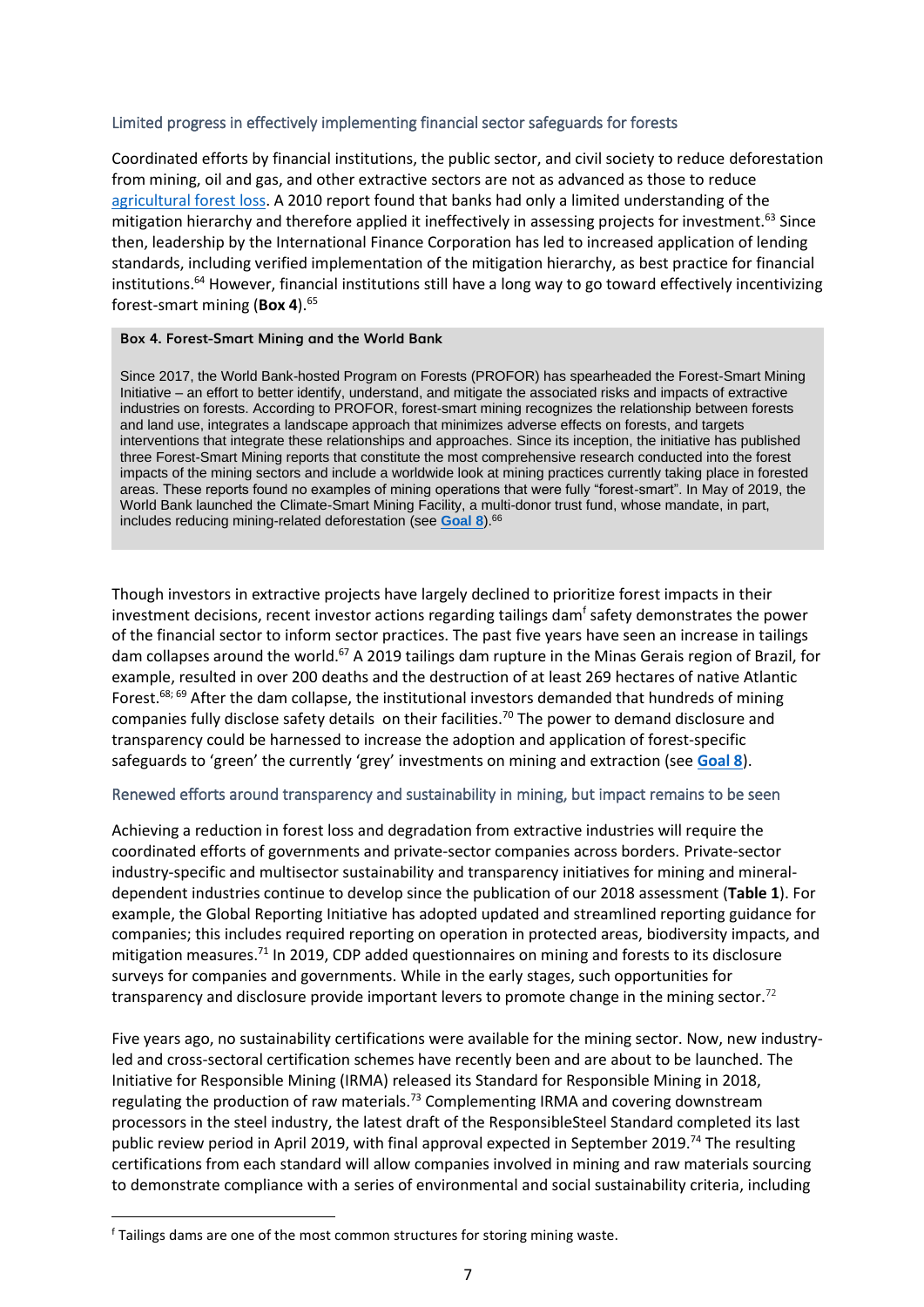application of the mitigation hierarchy. The first certifications according to these standards will likely be granted by the end of 2019.<sup>75</sup> Meanwhile the Aluminium Stewardship Initiative (ASI) has also certified a number of mining operations according to its ASI Standards and Certification program, which was launched in December 2017.<sup>76</sup> At least 18 companies meet the ASI Performance Standard, which includes considerations of biodiversity and greenhouse gas emissions.

| naran manan                 |                                  |                                                                                                                                                                                                                                                                                                                                                                                                                                                                                                                                                                                                                                                                                                           |
|-----------------------------|----------------------------------|-----------------------------------------------------------------------------------------------------------------------------------------------------------------------------------------------------------------------------------------------------------------------------------------------------------------------------------------------------------------------------------------------------------------------------------------------------------------------------------------------------------------------------------------------------------------------------------------------------------------------------------------------------------------------------------------------------------|
| Reporting and transparency  | <b>CDP</b>                       | CDP has now launched its new disclosure framework for the<br>mining sector, covering biodiversity and forests aspects. Over 200<br>companies with revenues dependent on coal extraction, ore<br>mining, mined metals, or minerals were invited to disclose to CDP.<br>This includes ICMM members such as Glencore, BHP Billiton,<br>Mitsubishi Materials Corporation, and Vale. It is expected that the<br>disclosed data will help investors and other data users understand<br>the risks and opportunities different companies are facing to<br>inform relevant action. The questionnaire and its guidance are<br>available on CDP's website. The disclosure period runs until the<br>end of July 2019. |
|                             | <b>Global Reporting</b>          | Global Reporting Initiative (GRI) launched its first sustainability                                                                                                                                                                                                                                                                                                                                                                                                                                                                                                                                                                                                                                       |
|                             | <b>Initiative Sustainability</b> | reporting framework in 2000. Since then its guidelines have                                                                                                                                                                                                                                                                                                                                                                                                                                                                                                                                                                                                                                               |
|                             | <b>Reporting Standards</b>       | underpinned many companies' corporate social responsibility                                                                                                                                                                                                                                                                                                                                                                                                                                                                                                                                                                                                                                               |
|                             |                                  | (CSR) and environmental, social, and governance (ESG) reporting.<br>The latest version of GRI's framework - its Sustainability Reporting<br>Standards - launched in 2018, has updated and streamlined this<br>reporting guidance for companies. The guidance includes required<br>reporting on operation in protected areas, biodiversity impacts,<br>and mitigation measures. Almost three fourths of mining<br>companies who have released a sustainability report have used or<br>cited GRI's framework.                                                                                                                                                                                               |
|                             | The Initiative for               | The Initiative for Responsible Mining (IRMA) released its Standard                                                                                                                                                                                                                                                                                                                                                                                                                                                                                                                                                                                                                                        |
|                             | <b>Responsible Mining</b>        | for Responsible Mining in 2018, regulating the production of raw                                                                                                                                                                                                                                                                                                                                                                                                                                                                                                                                                                                                                                          |
|                             | <b>Standard for</b>              | materials. Certification based on this standard will be structured                                                                                                                                                                                                                                                                                                                                                                                                                                                                                                                                                                                                                                        |
|                             | <b>Responsible Mining</b>        | as a tiered system to encourage continual improvement across                                                                                                                                                                                                                                                                                                                                                                                                                                                                                                                                                                                                                                              |
|                             |                                  | mine sites and companies. Mines may conduct self-assessments                                                                                                                                                                                                                                                                                                                                                                                                                                                                                                                                                                                                                                              |
|                             |                                  | against the Standard, which will be verified by auditors before                                                                                                                                                                                                                                                                                                                                                                                                                                                                                                                                                                                                                                           |
| Standards and certification |                                  | certification. Companies may add their own mine sites to the                                                                                                                                                                                                                                                                                                                                                                                                                                                                                                                                                                                                                                              |
|                             |                                  | Responsible Mining Map, though as of July 2019, only three                                                                                                                                                                                                                                                                                                                                                                                                                                                                                                                                                                                                                                                |
|                             |                                  | companies had submitted one mine each. <sup>77</sup>                                                                                                                                                                                                                                                                                                                                                                                                                                                                                                                                                                                                                                                      |
|                             | ResponsibleSteel                 | The ResponsibleSteel Standard, which complements IRMA to                                                                                                                                                                                                                                                                                                                                                                                                                                                                                                                                                                                                                                                  |
|                             | <b>Standard</b>                  | cover downstream processors in the steel industry, is expected to                                                                                                                                                                                                                                                                                                                                                                                                                                                                                                                                                                                                                                         |
|                             |                                  | be approved in September 2019. The standard outlines 12                                                                                                                                                                                                                                                                                                                                                                                                                                                                                                                                                                                                                                                   |
|                             |                                  | principles covering business processes from sourcing to                                                                                                                                                                                                                                                                                                                                                                                                                                                                                                                                                                                                                                                   |
|                             |                                  | distribution, and considerations from human rights to                                                                                                                                                                                                                                                                                                                                                                                                                                                                                                                                                                                                                                                     |
|                             |                                  | environmental impacts. Importantly, the Standard is aligned with                                                                                                                                                                                                                                                                                                                                                                                                                                                                                                                                                                                                                                          |
|                             |                                  | both IRMA and the Mining Association of Canada's standards to<br>avoid duplicated efforts and conflicting expectations. The first                                                                                                                                                                                                                                                                                                                                                                                                                                                                                                                                                                         |
|                             |                                  | audits and certifications according to the Standard may happen by                                                                                                                                                                                                                                                                                                                                                                                                                                                                                                                                                                                                                                         |
|                             |                                  | the end of 2019.                                                                                                                                                                                                                                                                                                                                                                                                                                                                                                                                                                                                                                                                                          |
|                             | <b>Aluminium Stewardship</b>     | The Aluminium Stewardship Initiative (ASI) first released its ASI                                                                                                                                                                                                                                                                                                                                                                                                                                                                                                                                                                                                                                         |
|                             | <b>Initiative Standards and</b>  | Performance Standard in 2015, which includes environmental,                                                                                                                                                                                                                                                                                                                                                                                                                                                                                                                                                                                                                                               |
|                             | <b>Certification program</b>     | social, and governmental performance requirements. Since the ASI                                                                                                                                                                                                                                                                                                                                                                                                                                                                                                                                                                                                                                          |
|                             |                                  | Standards and Certification program was launched in December                                                                                                                                                                                                                                                                                                                                                                                                                                                                                                                                                                                                                                              |
|                             |                                  | 2017, at least 18 companies have been certified against the                                                                                                                                                                                                                                                                                                                                                                                                                                                                                                                                                                                                                                               |
|                             |                                  | Performance Standard. <sup>78</sup>                                                                                                                                                                                                                                                                                                                                                                                                                                                                                                                                                                                                                                                                       |

#### **Table 1. Selected private-sector initiatives to improve transparency and sustainability of mining and related industries**

Countries and companies increasingly rely on offsets to compensate for biodiversity losses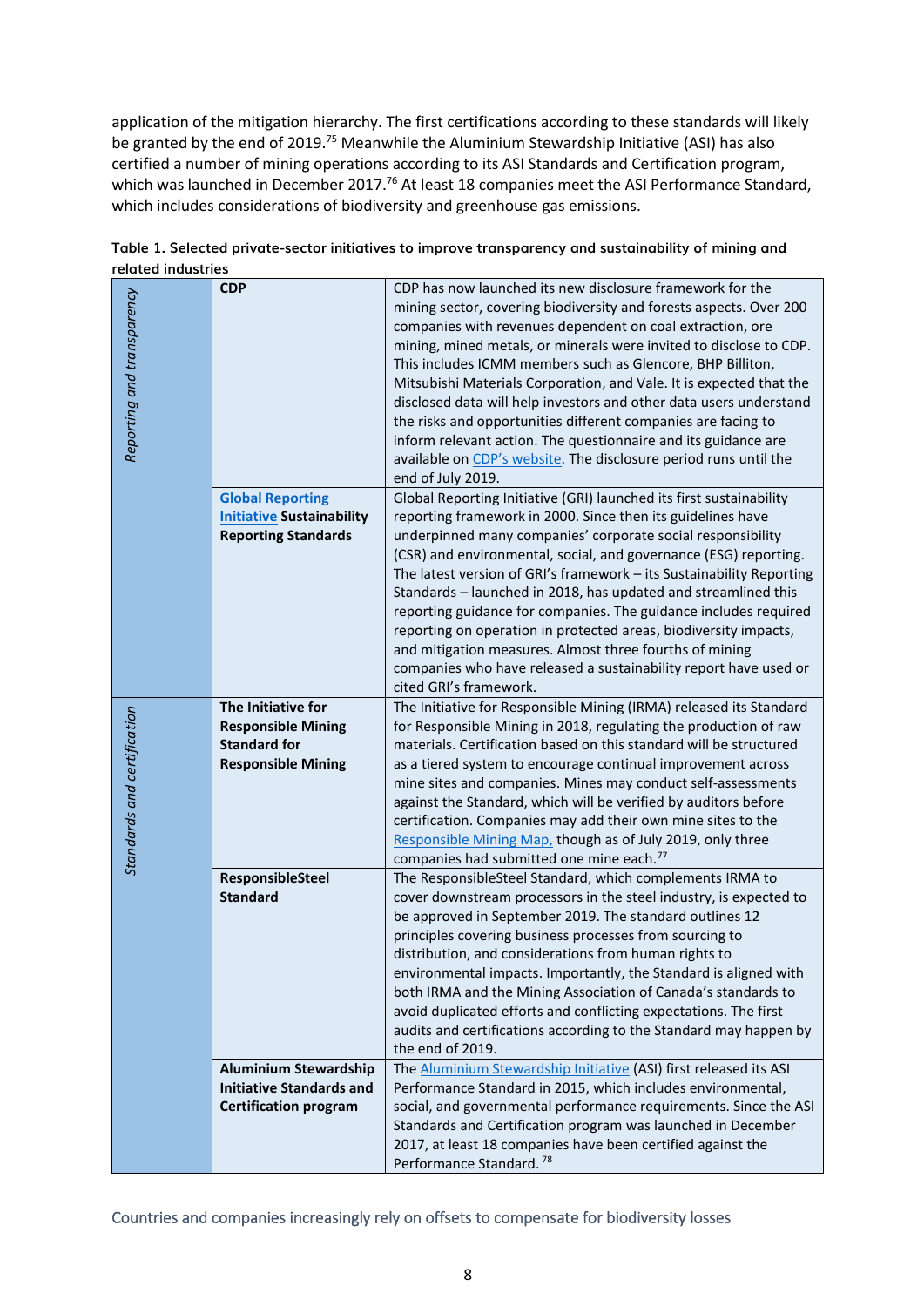As the fourth step in the mitigation hierarchy, implementing biodiversity offsets (see **Box 1**) should be considered a measure of last resort.<sup>79</sup> However, recognizing that the first three steps of the mitigation hierarchy – to avoid, minimize, and remediate impacts – are often applied insufficiently,<sup>80</sup> offsets are rapidly growing as a response to the threat of biodiversity loss from development projects.<sup>81</sup>

Biodiversity offset policies have increasingly been adopted by tropical forest countries.<sup>82</sup> Overall, the number of countries with biodiversity offset policies almost doubled, from 60 in 2000, to 115 countries in 2017.83 The [Global Inventory of Biodiversity Offset Policies](https://portals.iucn.org/offsetpolicy/) identifies 43 countries where offsets are required by law as part of the EIA and project permitting process. Voluntary offsetting is allowed in the regulations of 64 countries. However, to be effective and long-lasting, offsets need to be implemented in a strong enabling environment, with legislation ensuring the long-term protection of offset areas, a coherence of priorities across government agencies, and participatory mechanisms.<sup>84</sup>

Biodiversity offset projects have been implemented by companies on over 15 million hectares across 37 countries where offset policies are in place.<sup>85</sup> The vast majority of these projects (99.7 percent) were implemented because of government regulations rather than voluntary corporate commitments or lender safeguards.<sup>86</sup> However, the average size of policy-driven projects (4,850 hectares) is dwarfed by that of lender- or corporation-mandated projects (310,040 hectares). Over half of the offset area is in forest habitat, totaling 8 million hectares, most of which was conserved (avoided loss) rather than restored (Figure 2).<sup>87</sup> However, considering the scale of cumulative forest loss associated with infrastructure and extraction and questions of ecological effectiveness and longevity, these implemented projects do little to reduce overall forest impacts.<sup>88</sup>

**Figure 2.** 



Area of biodiversity offset projects in forests - by avoided loss, restoration, or both - in hectares

Note: Findings based on data from 162 biodiversity offset projects in forest habitats with area data reported, across an analysis of 37 countries. Total area of forest-habitat offset projects includes projects that were not classified by offset activity.

Source: Climate Focus analysis based on Biodiversity Offset Database included as Supplementary Data 1 by Bull, I. W., & Strange, N. (2018). The alobal extent of biodiversity offset implementation under no net loss policies. Nature Sustainability, 1(12), 790. https://www.nature.com/articles/s41893-018-0176-z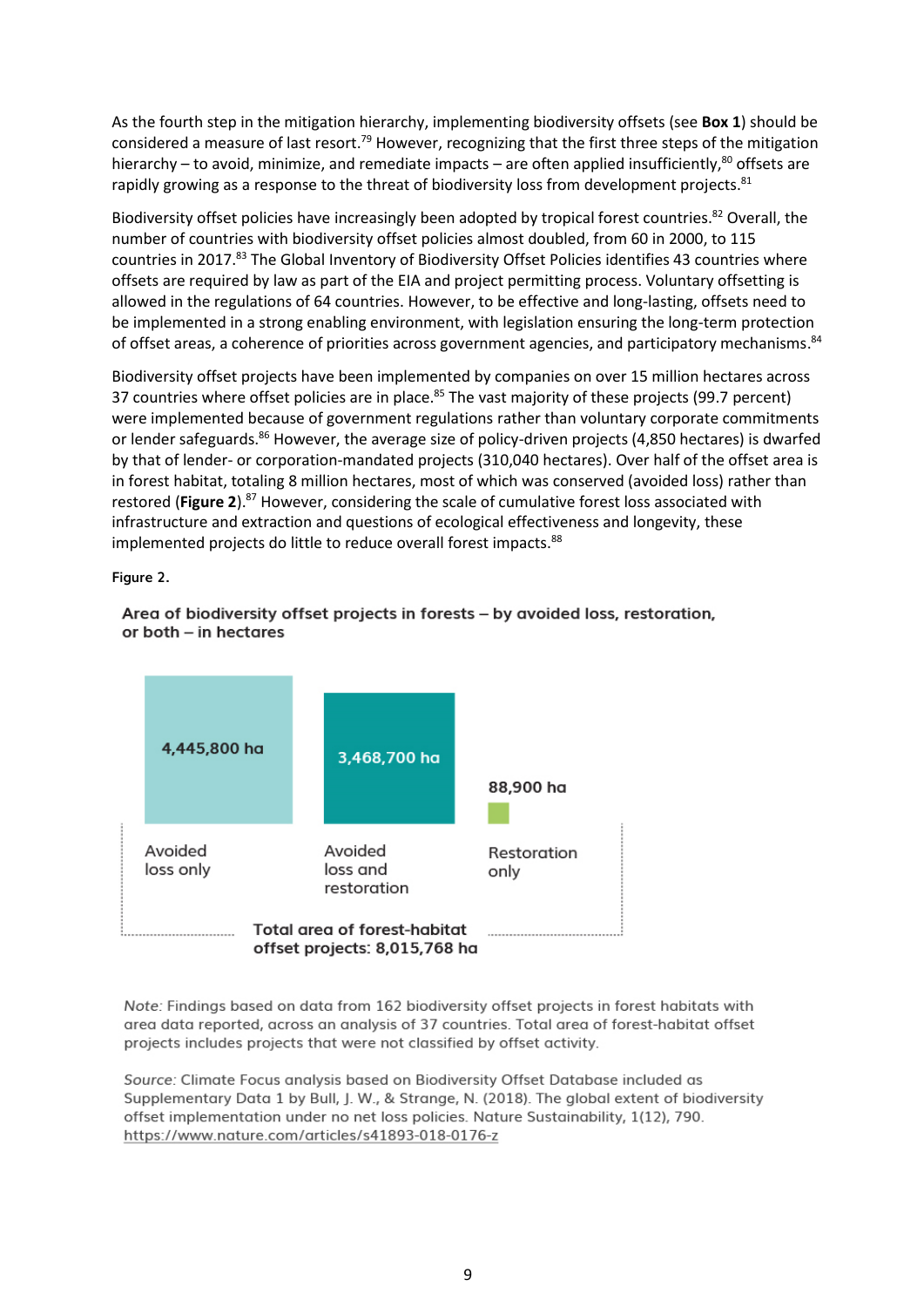#### Popular movements pushing back against extractive growth models

A long history of community-led protests against extractive growth models and infrastructure development has informed recent growing awareness of these fights at the international level. Much of this opposition relies on a discourse of rights – land rights and the right to self-determination – for indigenous peoples and local communities. This message is increasingly projected to a world stage through international forums and cross-scalar alliances with international organizations.<sup>89</sup>

Indigenous peoples and local communities have varying motivations for opposing development on their lands. Most protests are based on concern for the environmental and social impacts of extractive activities, including concerns for water and forests as well as human health and local economic opportunity. In many cases, communities simply wish to ensure the application of safeguards and the fair distribution of benefits from development, while other efforts seek different development models altogether.<sup>90</sup> Opposing extractive industries can be particularly dangerous for forest community members. As findings from Global Witness demonstrate, the mining and extractives sectors have been associated with the highest number of killings of environmental defenders, with 43 documented deaths in 2018. Conflicts over water sources and hydropower led to a further 17 killings last year.<sup>91</sup>

Indigenous communities in Ecuador have recently won major court cases against governments and extractive companies, building on a long tradition of legal advocacy for community rights to protect their environment. In October 2018, the Cofán community of Sinnagoe won their lawsuit to cancel mining concessions in their territory because community consultations were never conducted.<sup>92</sup> Similarly, in May 2019, the Waorani indigenous community won a lawsuit contesting the flawed consultation process when the Ecuadorian government put their territory in the southern Amazon up for sale in an oil auction in 2012. These legal victories reinforce the importance of free, prior, and informed consent and communities' right to self-determination<sup>93</sup> (see **Goal 10**).

# **Data development**

**CDP S[tates and Regions Questionnaire's Forest Module](https://guidance.cdp.net/en/guidance?ctype=theme&idtype=ThemeID&cid=12&otype=Questionnaire&incchild=1µsite=0&gettags=0)**: In addition to new survey questions on forests and biodiversity for mining companies (see **Table 1**), CDP has invited disclosures in these areas from state and regional governments. The collected data will showcase how those actors are managing deforestation and forest degradation resulting from mining and other non-agricultural drivers. Over 300 state and regional governments from select countries have been invited to disclose. The countries were selected if they or at least one of their subnational governments had endorsed the NYDF. The States and Regions questionnaire and its reporting guidance is available on [CDP's website](https://www.cdp.net/en/cities/states-and-regions#44e9d53857b1b395c1173648a5d98673); the first disclosure period ran through July 2019.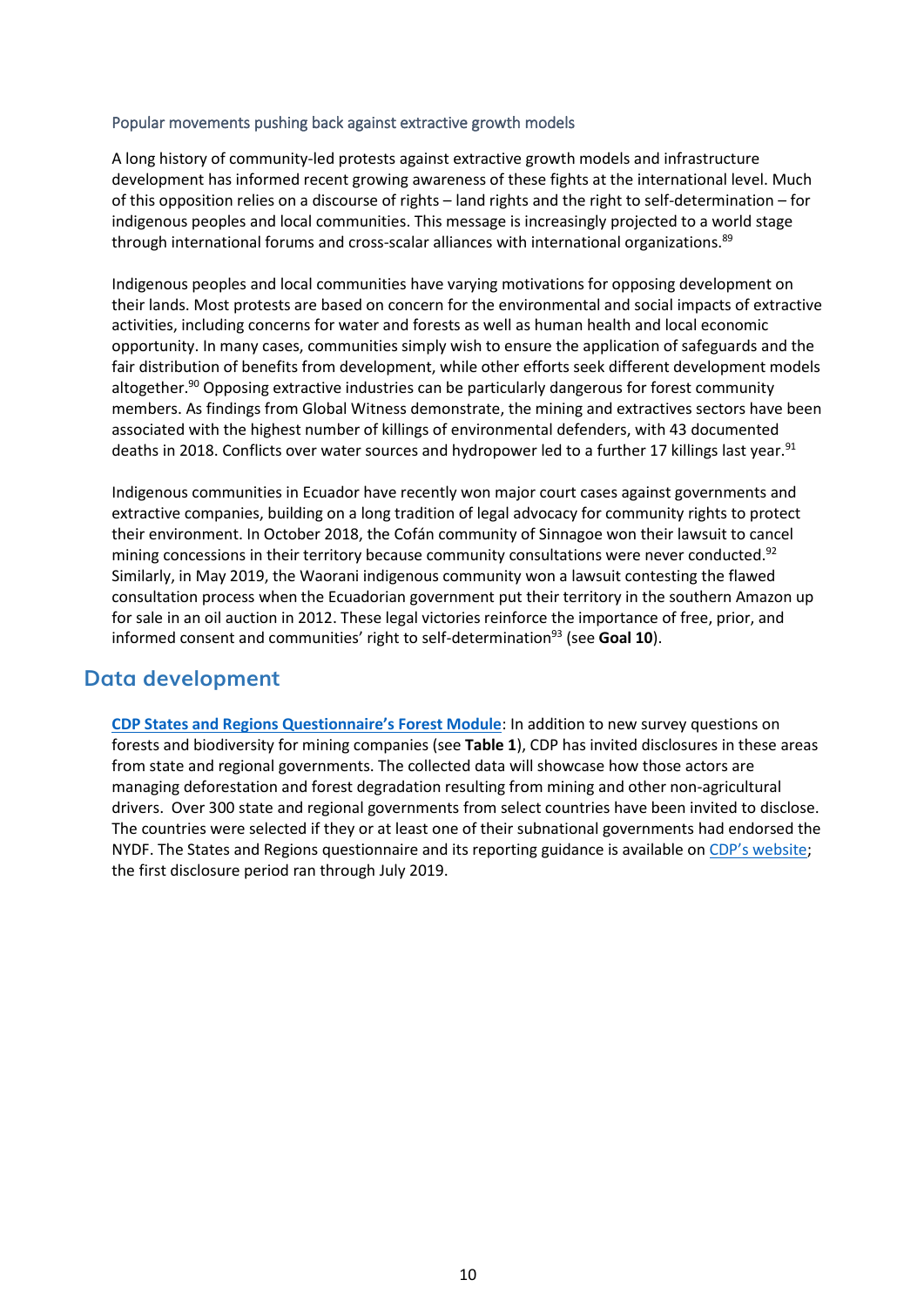# **Endnotes**

<sup>1</sup> Hosonuma, N., Herold, M., Sy, V. D., Fries, R. S. D., Brockhaus, M., Verchot, L., et al. (2012). An assessment of deforestation and forest degradation drivers in developing countries. *Environmental Research Letters*, *7*(4), 044009. [https://doi.org/10.1088%2F1748-9326%2F7%2F4%2F044009.](https://doi.org/10.1088%2F1748-9326%2F7%2F4%2F044009)

<sup>3</sup> World Bank. (2019a). *FOREST-SMART MINING: Identifying Factors Associated with the Impacts of Large-Scale Mining on Forests*. [https://www.profor.info/content/forest-smart-mining-identifying-factors-associated](https://www.profor.info/content/forest-smart-mining-identifying-factors-associated-impacts-large-scale-mining-forests)[impacts-large-scale-mining-forests;](https://www.profor.info/content/forest-smart-mining-identifying-factors-associated-impacts-large-scale-mining-forests) Bebbington, A. J., Bebbington, D. H., Sauls, L. A., Rogan, J., Agrawal, S.,

Gamboa, C., et al. (2018). Resource extraction and infrastructure threaten forest cover and community rights. *Proceedings of the National Academy of Sciences*, *115*(52), 13164–13173.

<sup>5</sup> Bebbington, A. J. et al. (2018).

<sup>6</sup> World Bank. (2019a).

<sup>7</sup> World Bank. (2019a).

<sup>8</sup> Grantham, H. & Tibaldeschi, P. (2018). Assessing the potential threat of extractive industries to tropical intact forest landscapes. Oslo: World Wide Fund for Nature-Norway, and the Wildlife Conservation Society; WWF. (2015). *A global assessment of extractive activity within natural World Heritage sites*.

[http://assets.wwf.org.uk/downloads/a\\_global\\_assessment\\_of\\_extractives\\_activity\\_within\\_natural\\_whsfinal\\_.pd](http://assets.wwf.org.uk/downloads/a_global_assessment_of_extractives_activity_within_natural_whsfinal_.pdf?_ga=2.216402006.1944957726.1555014752-384873339.1555014752) [f?\\_ga=2.216402006.1944957726.1555014752-384873339.1555014752.](http://assets.wwf.org.uk/downloads/a_global_assessment_of_extractives_activity_within_natural_whsfinal_.pdf?_ga=2.216402006.1944957726.1555014752-384873339.1555014752)

<sup>9</sup> Bax, V., Francesconi, W., & Delgado, A. (2019). Land-use conflicts between biodiversity conservation and extractive industries in the Peruvian Andes. *Journal of Environmental Management*, *232*, 1028–1036. [http://www.sciencedirect.com/science/article/pii/S0301479718314257.](http://www.sciencedirect.com/science/article/pii/S0301479718314257)

<sup>10</sup> Red Amazónica de Información Socioambiental Georeferenciada (2012) Amazonía Bajo Presión. In Bebbington, A. J. et al. (2018). [https://www.amazoniasocioambiental.org/es/publicacion/amazonia-bajopresion/.](https://www.amazoniasocioambiental.org/es/publicacion/amazonia-bajopresion/)

<sup>11</sup> World Bank. (2019a).

<sup>12</sup> World Bank. (2019a).

<sup>13</sup> Mwitwa, J., German, L., Muimba-Kankolongo, A., & Puntodewo, A. (2012). Governance and sustainability challenges in landscapes shaped by mining: Mining-forestry linkages and impacts in the Copper Belt of Zambia and the DR Congo. *Forest Policy and Economics*, *25*, 19–30.

[http://www.sciencedirect.com/science/article/pii/S138993411200161X.](http://www.sciencedirect.com/science/article/pii/S138993411200161X)

<sup>14</sup> IPBES. (2019). Chapter 2. Status and trends; indirect and direct drivers of change. In *IPBES Global Assessment on Biodiversity and Ecosystem Services* (Unedited draft chapters).

[https://www.ipbes.net/sites/default/files/downloads/spm\\_unedited\\_advance\\_for\\_posting\\_htn.pdf.](https://www.ipbes.net/sites/default/files/downloads/spm_unedited_advance_for_posting_htn.pdf)

<sup>15</sup> Sonter, L. J., Herrera, D., Barrett, D. J., Galford, G. L., Moran, C. J., & Soares-Filho, B. S. (2017). Mining drives extensive deforestation in the Brazilian Amazon. *Nature Communications*, *8*(1), 1013.

[https://www.nature.com/articles/s41467-017-00557-w.](https://www.nature.com/articles/s41467-017-00557-w)

<sup>16</sup> Awotwi, A., Anornu, G. K., Quaye‐Ballard, J. A., & Annor, T. (2018). Monitoring land use and land cover changes due to extensive gold mining, urban expansion, and agriculture in the Pra River Basin of Ghana, 1986–2025. *Land Degradation & Development*, *29*(10), 3331–3343. [https://onlinelibrary.wiley.com/doi/abs/10.1002/ldr.3093.](https://onlinelibrary.wiley.com/doi/abs/10.1002/ldr.3093) <sup>17</sup> World Bank. (2019a); IPBES. (2019).

<sup>18</sup> Bax, V. et al. (2019).

<sup>19</sup> INEI, 2018 via Bax, V. et al. (2019).

 $20$  OEC. (n.d.). Democratic Republic of the Congo (COD) Exports, Imports, and Trade Partners. [https://atlas.media.mit.edu/en/profile/country/cod/.](https://atlas.media.mit.edu/en/profile/country/cod/)

 $21$  Bebbington, A. J. et al. (2018).

<sup>22</sup> UNECA. (2015). *Illicit Financial Flows: REPORT OF THE HIGH LEVEL PANEL ON ILLICIT FINANCIAL FLOWS FROM AFRICA*. [https://www.uneca.org/publications/illicit-financial-flows.](https://www.uneca.org/publications/illicit-financial-flows)

<sup>23</sup> World Bank. (2019a).

<sup>24</sup> Ekstrom, J., Bennun, L., & Mitchell, R. (2015). *A Cross-Sector Guide for Implementing the Mitigation Hierarchy*. Cross Sector Biodiversity Initiative. [https://www.icmm.com/en-gb/publications/biodiversity/a-cross-sector](https://www.icmm.com/en-gb/publications/biodiversity/a-cross-sector-guide-for-implementing-the-mitigation-hierarchy)[guide-for-implementing-the-mitigation-hierarchy](https://www.icmm.com/en-gb/publications/biodiversity/a-cross-sector-guide-for-implementing-the-mitigation-hierarchy)

<sup>25</sup> World Bank. (2019a).

<sup>26</sup> BBOP. 2018. Government Planning for Biodiversity Net Gain: a Roadmap. Business and Biodiversity Offsets Programme (BBOP). Forest Trends, 2018, Washington, D.C

<sup>27</sup> Arcus Foundation. (2013). Volume 1: Extractive Industries and Ape conservation. In H. Rainer, A. White, & A. Lanjouw (Eds.), *State of the Apes*[. https://www.stateoftheapes.com/.](https://www.stateoftheapes.com/)

<sup>28</sup> Bax, V. et al. (2019).

<sup>2</sup> Hosonuma, N. et al. (2012).

<sup>4</sup> World Bank. (2019a).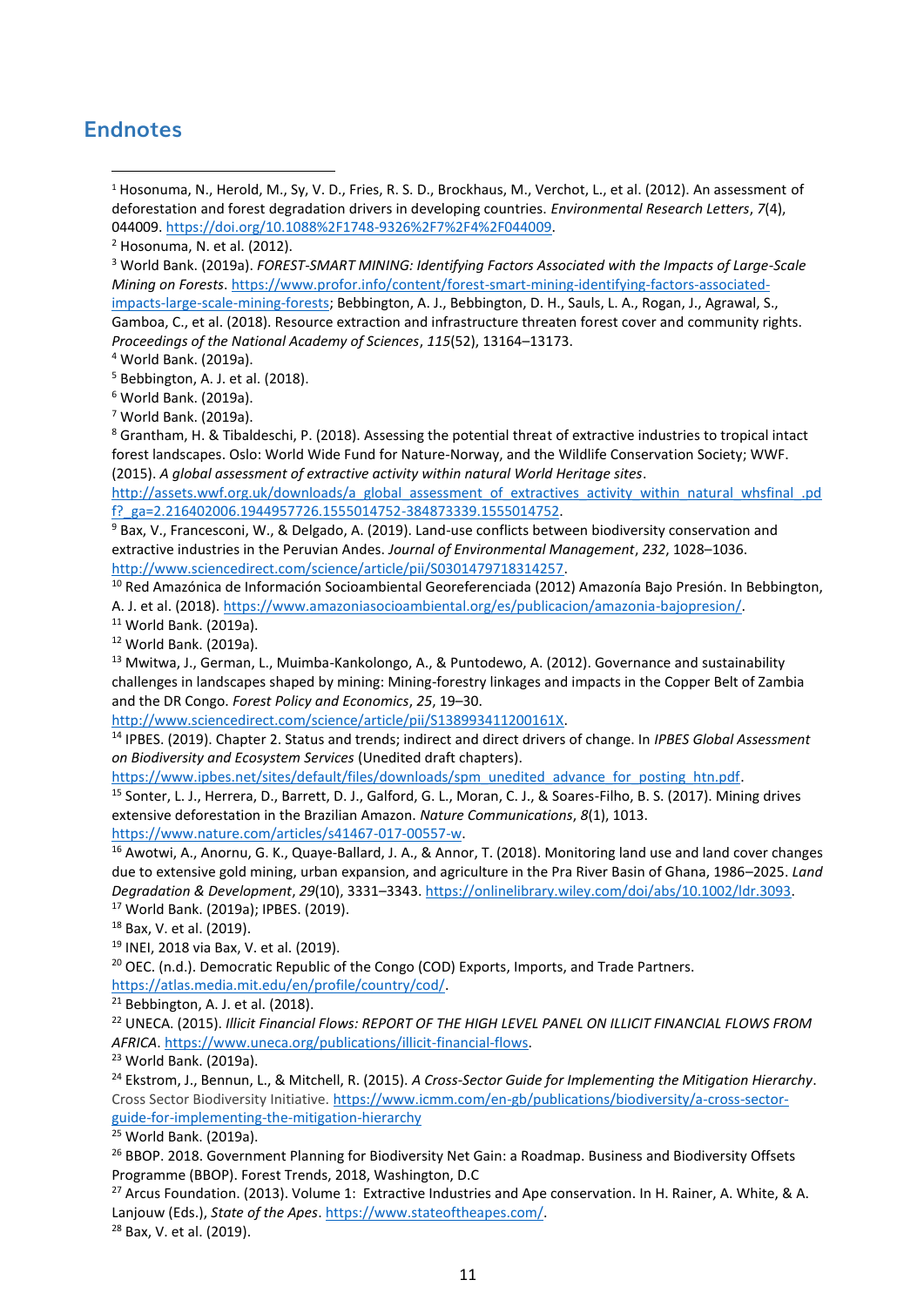<sup>29</sup> BBOP. (2018). Government Planning for Biodiversity Net Gain: a Roadmap. Business and Biodiversity Offsets Programme (BBOP). Forest Trends, 2018, Washington, D.C.

<sup>30</sup> CBD. (2018). Mainstreaming of biodiversity in the energy and mining, infrastructure, manufacturing and processing sectors: Draft decision submitted by the Chair of Working Group II. *CBD/COP/14/L.20*, 9.; ACB. (2018, December 6). 196 countries agree to scale up investments in nature, people towards 2020 and beyond. *Philippine Information Agency*[. https://pia.gov.ph/news/articles/1015820.](https://pia.gov.ph/news/articles/1015820)

<sup>31</sup> Ekstrom, J., Bennun, L., & Mitchell, R. (2015).

<sup>32</sup> OECD. (2019). *Global Material Resources Outlook to 2060: Economic Drivers and Environmental Consequences*. [https://doi.org/10.1787/9789264307452-en.](https://doi.org/10.1787/9789264307452-en)

<sup>33</sup> OECD. (2018, October 22). Raw materials use to double by 2060 with severe environmental consequences -OECD. [https://www.oecd.org/environment/raw-materials-use-to-double-by-2060-with-severe-environmental](https://www.oecd.org/environment/raw-materials-use-to-double-by-2060-with-severe-environmental-consequences.htm)[consequences.htm.](https://www.oecd.org/environment/raw-materials-use-to-double-by-2060-with-severe-environmental-consequences.htm)

<sup>34</sup> Arrobas, D. L. P., Hund, K. L., Mccormick, M. S., Ningthoujam, J., & Drexhage, J. R. (2017). *The Growing Role of Minerals and Metals for a Low Carbon Future* (No. 117581; pp. 1–0).

[http://documents.worldbank.org/curated/en/207371500386458722/The-Growing-Role-of-Minerals-and-](http://documents.worldbank.org/curated/en/207371500386458722/The-Growing-Role-of-Minerals-and-Metals-for-a-Low-Carbon-Future)[Metals-for-a-Low-Carbon-Future.](http://documents.worldbank.org/curated/en/207371500386458722/The-Growing-Role-of-Minerals-and-Metals-for-a-Low-Carbon-Future)

<sup>35</sup> Arrobas, D. L. P. et al. (2017).

36 Bridge, G. (2004). Mapping the Bonanza: Geographies of Mining Investment in an Era of Neoliberal Reform. *The Professional Geographer*, *56*(3), 406–421. [https://www.tandfonline.com/doi/abs/10.1111/j.0033-](https://www.tandfonline.com/doi/abs/10.1111/j.0033-0124.2004.05603009.x) [0124.2004.05603009.x](https://www.tandfonline.com/doi/abs/10.1111/j.0033-0124.2004.05603009.x)

<sup>37</sup> IEA. (2019). *Global Energy and CO2 Status Report 2018: The latest trends in energy and emissions in 2018* (p. 29).

<sup>38</sup> Olden, M., & Neumann, J. (2015). *DOUBLE JEOPARDY: COAL'S THREAT TO FORESTS*.

http://www.coalforest.org/. Olden, M., & Neumann, J. (2015).

<sup>39</sup> Finer, M., Babbitt, B., Novoa, S., Ferrarese, F., Pappalardo, S. E., Marchi, M. D., et al. (2015). Future of oil and gas development in the western Amazon. *Environmental Research Letters*, *10*(2), 024003. [https://doi.org/10.1088%2F1748-9326%2F10%2F2%2F024003.](https://doi.org/10.1088%2F1748-9326%2F10%2F2%2F024003)

<sup>40</sup> Bebbington, A. J. et al. (2018).

<sup>41</sup> Hyde, J. L., Bohlman, S. A., & Valle, D. (2018). Transmission lines are an under-acknowledged conservation threat to the Brazilian Amazon. *Biological Conservation*, *228*, 343–356.

[http://www.sciencedirect.com/science/article/pii/S0006320718308565.](http://www.sciencedirect.com/science/article/pii/S0006320718308565)

<sup>42</sup> Alamgir, M., Campbell, M. J., Sloan, S., Suhardiman, A., Supriatna, J., & Laurance, W. F. (2019). High-risk infrastructure projects pose imminent threats to forests in Indonesian Borneo. *Scientific Reports*, *9*(1), 140. [https://www.nature.com/articles/s41598-018-36594-8.](https://www.nature.com/articles/s41598-018-36594-8)

<sup>43</sup> Meijer, J. R., Huijbregts, M. A. J., Schotten, K. C. G. J., & Schipper, A. M. (2018). Global patterns of current and future road infrastructure. *Environmental Research Letters*, *13*(6), 064006. [https://doi.org/10.1088%2F1748-](https://doi.org/10.1088%2F1748-9326%2Faabd42) [9326%2Faabd42;](https://doi.org/10.1088%2F1748-9326%2Faabd42) Kleinschroth, F., Laporte, N., Laurance, W. F., Goetz, S. J., & Ghazoul, J. (2019). Road expansion and persistence in forests of the Congo Basin. *Nature Sustainability*, 1.

[https://www.nature.com/articles/s41893-019-0310-6;](https://www.nature.com/articles/s41893-019-0310-6) Sloan, S., Campbell, M. J., Alamgir, M., Engert, J., Ishida, F. Y., Senn, N., et al. (2019). Hidden challenges for conservation and development along the Trans-Papuan economic corridor. *Environmental Science & Policy*, *92*, 98–106.

[http://www.sciencedirect.com/science/article/pii/S1462901118311195.](http://www.sciencedirect.com/science/article/pii/S1462901118311195)

<sup>44</sup> Sloan, S. et al. (2019).

<sup>45</sup> Teo, H. C., Lechner, A. M., Walton, G. W., Chan, F. K. S., Cheshmehzangi, A., Tan-Mullins, M., et al. (2019). Environmental Impacts of Infrastructure Development under the Belt and Road Initiative. *Environments*, *6*(6), 72. [https://www.mdpi.com/2076-3298/6/6/72.](https://www.mdpi.com/2076-3298/6/6/72)

<sup>46</sup> Teo, H. C. et al. (2019). Arcus Foundation. (2018). Volume 3: Infrastructure development and Ape conservation. In H. Rainer, A. White, & A. Lanjouw (Eds.), *State of the Apes*.

<sup>47</sup> Arcus Foundation. (2018).

<sup>48</sup> Laurance, W. F., Clements, G. R., Sloan, S., O'Connell, C. S., Mueller, N. D., Goosem, M., et al. (2014). A global strategy for road building. *Nature*, *513*(7517), 229–232[. https://www.nature.com/articles/nature13717.](https://www.nature.com/articles/nature13717)

<sup>49</sup> Golden Kroner, R. E., Qin, S., Cook, C. N., Krithivasan, R., Pack, S. M., Bonilla, O. D., et al. (2019). The uncertain future of protected lands and waters. *Science*, *364*(6443), 881–886.

[https://science.sciencemag.org/content/364/6443/881;](https://science.sciencemag.org/content/364/6443/881) Pack, S. M., Ferreira, M. N., Krithivasan, R., Murrow, J., Bernard, E., & Mascia, M. B. (2016). Protected area downgrading, downsizing, and degazettement (PADDD) in the Amazon. *Biological Conservation*, *197*, 32–39.

[http://www.sciencedirect.com/science/article/pii/S0006320716300386.](http://www.sciencedirect.com/science/article/pii/S0006320716300386)

<sup>50</sup> Kukkonen, M. O., & Tammi, I. (2019). Systematic reassessment of Laos' protected area network. *Biological Conservation*, *229*, 142–151. [http://www.sciencedirect.com/science/article/pii/S0006320718310061;](http://www.sciencedirect.com/science/article/pii/S0006320718310061) Tesfaw, A.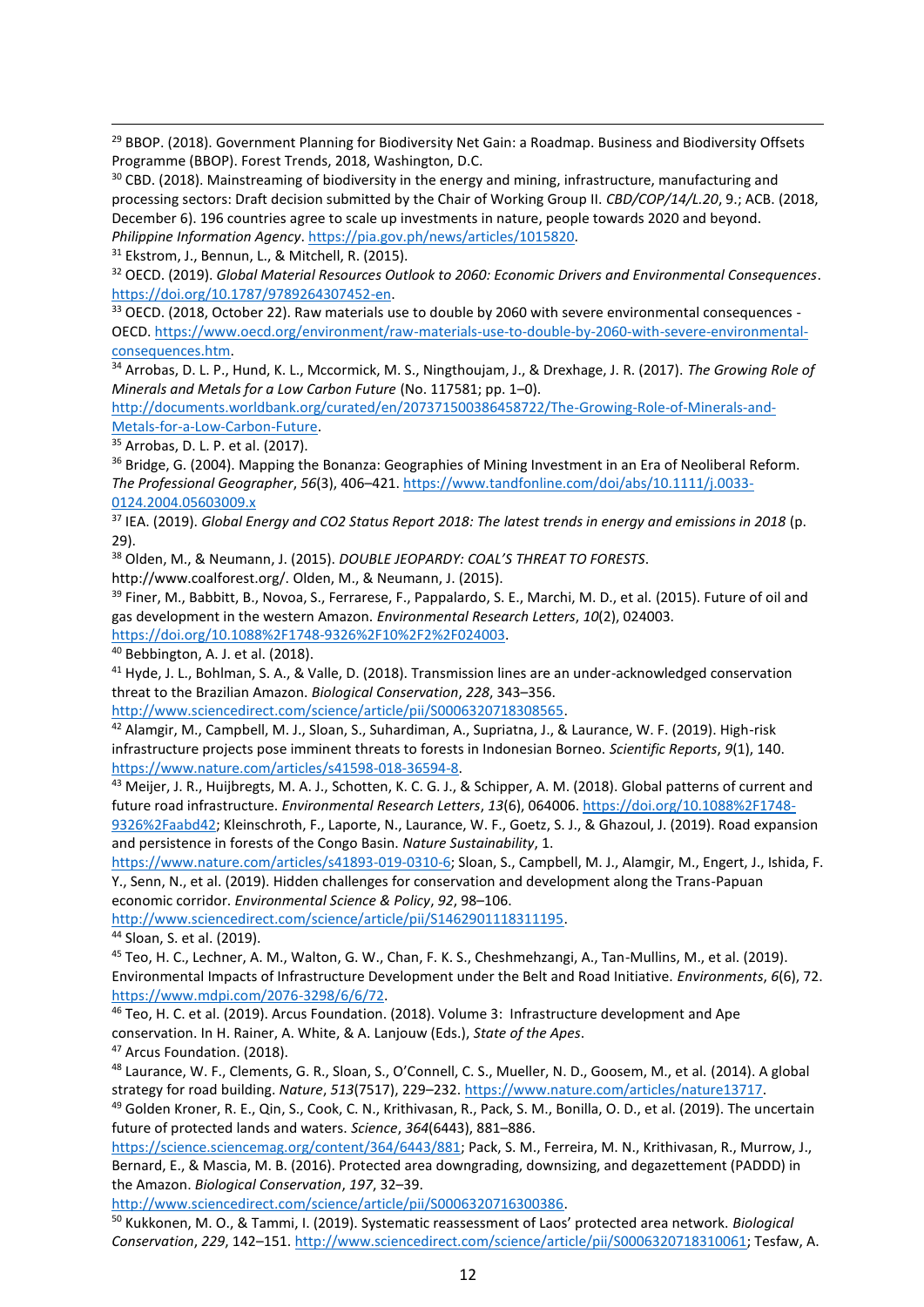T., Pfaff, A., Kroner, R. E. G., Qin, S., Medeiros, R., & Mascia, M. B. (2018). Land-use and land-cover change shape the sustainability and impacts of protected areas. *Proceedings of the National Academy of Sciences*, *115*(9), 2084–2089. [https://www.pnas.org/content/115/9/2084.](https://www.pnas.org/content/115/9/2084)

<sup>51</sup> Bernard, E., Penna, L. a. O., & Araújo, E. (2014). Downgrading, Downsizing, Degazettement, and Reclassification of Protected Areas in Brazil. *Conservation Biology*, *28*(4), 939–950.

[https://onlinelibrary.wiley.com/doi/abs/10.1111/cobi.12298.](https://onlinelibrary.wiley.com/doi/abs/10.1111/cobi.12298) Bernard, E. et al. (2014).

<sup>52</sup> Humphreys Bebbington, D., Verdum, R., Gamboa, C., & Bebbington, A. J. (2018). *IMPACTS OF EXTRACTIVE INDUSTRY AND INFRASTRUCTURE ON FORESTS: Amazonia*. [http://www.climateandlandusealliance.org/wp](http://www.climateandlandusealliance.org/wp-content/uploads/2018/12/Amazonia-Impacts-of-EII-on-Forests-1.pdf)[content/uploads/2018/12/Amazonia-Impacts-of-EII-on-Forests-1.pdf;](http://www.climateandlandusealliance.org/wp-content/uploads/2018/12/Amazonia-Impacts-of-EII-on-Forests-1.pdf) Bernard, E. et al. (2014).

<sup>53</sup> Villén-Pérez, S., Mendes, P., Nóbrega, C., Córtes, L. G., & Marco, P. D. (2018). Mining code changes undermine biodiversity conservation in Brazil. *Environmental Conservation*, *45*(1), 96–99.

[https://www.cambridge.org/core/journals/environmental-conservation/article/mining-code-changes](https://www.cambridge.org/core/journals/environmental-conservation/article/mining-code-changes-undermine-biodiversity-conservation-in-brazil/30D72D15805EC9EC6CFC479B63F9A160)[undermine-biodiversity-conservation-in-brazil/30D72D15805EC9EC6CFC479B63F9A160.](https://www.cambridge.org/core/journals/environmental-conservation/article/mining-code-changes-undermine-biodiversity-conservation-in-brazil/30D72D15805EC9EC6CFC479B63F9A160)

<sup>54</sup> Sloan, S. et al. (2019).

<sup>55</sup> Borges, A. (2019, June 12). Confira a lista das 67 unidades de conservação que o governo federal quer reduzir. *Estadão*[. https://sustentabilidade.estadao.com.br/noticias/geral,confira-a-lista-das-unidades-de-conservacao](https://sustentabilidade.estadao.com.br/noticias/geral,confira-a-lista-das-unidades-de-conservacao-que-o-governo-quer-reduzir,70002868340)[que-o-governo-quer-reduzir,70002868340.](https://sustentabilidade.estadao.com.br/noticias/geral,confira-a-lista-das-unidades-de-conservacao-que-o-governo-quer-reduzir,70002868340)

<sup>56</sup> Arcus Foundation. (2018).

<sup>57</sup> Bratman, E., & Dias, C. B. (2018). Development blind spots and environmental impact assessment: Tensions between policy, law and practice in Brazil's Xingu river basin. *Environmental Impact Assessment Review*, *70*, 1– 10. [http://www.sciencedirect.com/science/article/pii/S0195925517300999.](http://www.sciencedirect.com/science/article/pii/S0195925517300999)

<sup>58</sup> Bratman, E., & Dias, C. B. (2018).

<sup>59</sup> Bratman, E., & Dias, C. B. (2018).

<sup>60</sup> World Bank. (2019a).

<sup>61</sup> World Bank. (2019a).

 $62$  Dias, A. M. da S., Fonseca, A., & Paglia, A. P. (2019). Technical quality of fauna monitoring programs in the environmental impact assessments of large mining projects in southeastern Brazil. *Science of The Total Environment*, *650*, 216–223[. http://www.sciencedirect.com/science/article/pii/S0048969718334004.](http://www.sciencedirect.com/science/article/pii/S0048969718334004)

<sup>63</sup> PricewaterhouseCoopers LLP. (2010). *Biodiversity offsets and the mitigation hierarchy: a review of current application in the banking sector*. [https://www.unepfi.org/fileadmin/documents/biodiversity\\_offsets.pdf.](https://www.unepfi.org/fileadmin/documents/biodiversity_offsets.pdf) PricewaterhouseCoopers LLP. (2010).

<sup>64</sup> World Bank. (2019a).

<sup>65</sup> World Bank. (2019a).

<sup>66</sup> World Bank. (2019, May 1). New World Bank Fund to Support Climate-Smart Mining for Energy Transition. *World Bank News*. [http://www.worldbank.org/en/news/press-release/2019/05/01/new-world-bank-fund-to](http://www.worldbank.org/en/news/press-release/2019/05/01/new-world-bank-fund-to-support-climate-smart-mining-for-energy-transition)[support-climate-smart-mining-for-energy-transition.](http://www.worldbank.org/en/news/press-release/2019/05/01/new-world-bank-fund-to-support-climate-smart-mining-for-energy-transition)

<sup>67</sup> Sullivan, Z., & de Freitas Paes, C. (2019, February 11). Dam déjà vu: 2 Brazil mining waste disasters in 3 years raise alarms. *Mongabay Environmental News*[. https://news.mongabay.com/2019/02/dam-deja-vu-2-brazil](https://news.mongabay.com/2019/02/dam-deja-vu-2-brazil-mining-waste-disasters-in-3-years-raise-alarms/)[mining-waste-disasters-in-3-years-raise-alarms/;](https://news.mongabay.com/2019/02/dam-deja-vu-2-brazil-mining-waste-disasters-in-3-years-raise-alarms/) Sullivan, Z. (2017, December 19). Mine tailings dam failures

major cause of environmental disasters: report. *Mongabay Environmental News*. [https://news.mongabay.com/2017/12/mine-tailings-dam-failures-major-cause-of-environmental-disasters](https://news.mongabay.com/2017/12/mine-tailings-dam-failures-major-cause-of-environmental-disasters-report/)[report/.](https://news.mongabay.com/2017/12/mine-tailings-dam-failures-major-cause-of-environmental-disasters-report/)

<sup>68</sup> Brazil police carry out raids linked to probe into Vale's deadly dam collapse: source. (n.d.). *TODAYonline*. [https://www.todayonline.com/world/brazil-police-carry-out-raids-linked-probe-vales-deadly-dam-collapse](https://www.todayonline.com/world/brazil-police-carry-out-raids-linked-probe-vales-deadly-dam-collapse-source)[source.](https://www.todayonline.com/world/brazil-police-carry-out-raids-linked-probe-vales-deadly-dam-collapse-source)

<sup>69</sup> Sullivan, Z., & de Freitas Paes, C. (2019, February 11). Rodrigues, S. (2019, February 4). Rompimento de barragem em Brumadinho destruiu mais de 200 hectares. *((o))eco*[. https://www.oeco.org.br/blogs/salada](https://www.oeco.org.br/blogs/salada-verde/rompimento-de-barragem-em-brumadinho-destruiu-mais-de-200-hectares/)[verde/rompimento-de-barragem-em-brumadinho-destruiu-mais-de-200-hectares/.](https://www.oeco.org.br/blogs/salada-verde/rompimento-de-barragem-em-brumadinho-destruiu-mais-de-200-hectares/)

 $70$  Hawthorne, S. (2019, April 5). Church of England scheme gives ultimatum to mining companies - Investment -Pensions Expert. *Pensions Expert*. [http://www.pensions-expert.com/Investment/Church-of-England-scheme](http://www.pensions-expert.com/Investment/Church-of-England-scheme-gives-ultimatum-to-mining-companies?ct=true)[gives-ultimatum-to-mining-companies?ct=true.](http://www.pensions-expert.com/Investment/Church-of-England-scheme-gives-ultimatum-to-mining-companies?ct=true)

<sup>71</sup> GRI Standards Download Center. (n.d.). [https://www.globalreporting.org/standards/gri-standards-download](https://www.globalreporting.org/standards/gri-standards-download-center/)[center/.](https://www.globalreporting.org/standards/gri-standards-download-center/)

<sup>72</sup> World Bank. (2019a).

[https://www.responsiblesteel.org/standard-development/.](https://www.responsiblesteel.org/standard-development/)

<sup>75</sup> Certification – IRMA. (n.d.). [https://responsiblemining.net/what-we-do/certification/;](https://responsiblemining.net/what-we-do/certification/) ResponsibleSteel. (2019).

<sup>73</sup> Standard Development Process – IRMA. (n.d.). [https://responsiblemining.net/standard-development/.](https://responsiblemining.net/standard-development/) <sup>74</sup> ResponsibleSteel. (2019). Standard Development. *ResponsibleSteel*.